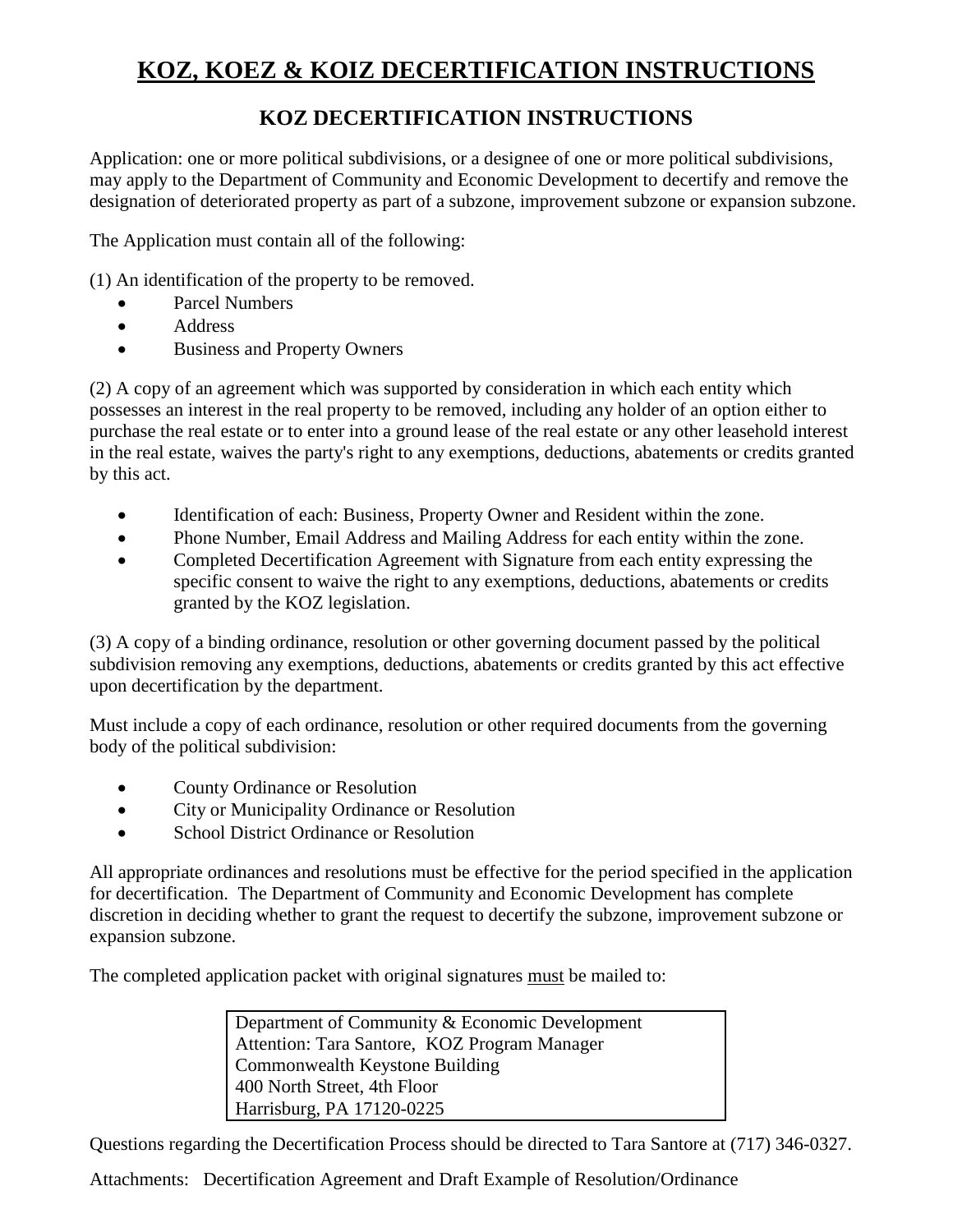### **AGREEMENT TO PERMIT DECERTIFICATION OF CERTAIN PROPERTY WITHIN A KEYSTONE OPPORTUNITY [EXPANSION] [IMPROVEMENT] ZONE**

This DECERTIFICATION AGREEMENT is made and entered into this \_\_\_\_\_\_\_ day of  $[20]$ , by and between the [political subdivision, address] (hereinafter "  $[20]$ and [owner/interested party, address] (hereinafter "<br>
") to decertify certain real property located at [property address], [county], Pennsylvania, (the "Property"), as more fully described in Exhibit A, and remove the Property from the [zone] (the "Zone").

WHEREAS, on [date of zone designation], pursuant to the Keystone Opportunity Zone and Keystone Opportunity Expansion Zone Act, Act 92 of 1998, as amended (the "Act"), the Pennsylvania Department of Community and Economic Development ("DCED") designated the Zone a Keystone Opportunity [Improvement] [Expansion] Zone, which Zone includes the Property; and

WHEREAS, [owner/interested party], as a party with an interest in the Property as described in section 309 of the Act, may qualify for exemptions, deductions, abatements or credits from taxes identified in the Act by virtue of its interest in the Property; and

WHEREAS, pursuant to section 309 of the Act, the [political subdivision] now desires to decertify and remove the Property from the Zone; and

 WHEREAS, such decertification of the Property from the Zone will preclude the [owner/interested party] from receiving future exemptions, deductions, abatements or credits identified in the Act;

NOW, THEREFORE, [owner/interested party], in consideration of [consideration] to it now paid by [political subdivision], does hereby waive its right to any exemptions, deductions, abatements or credits granted by the Act, arising from its interest in the Property, beginning on [date].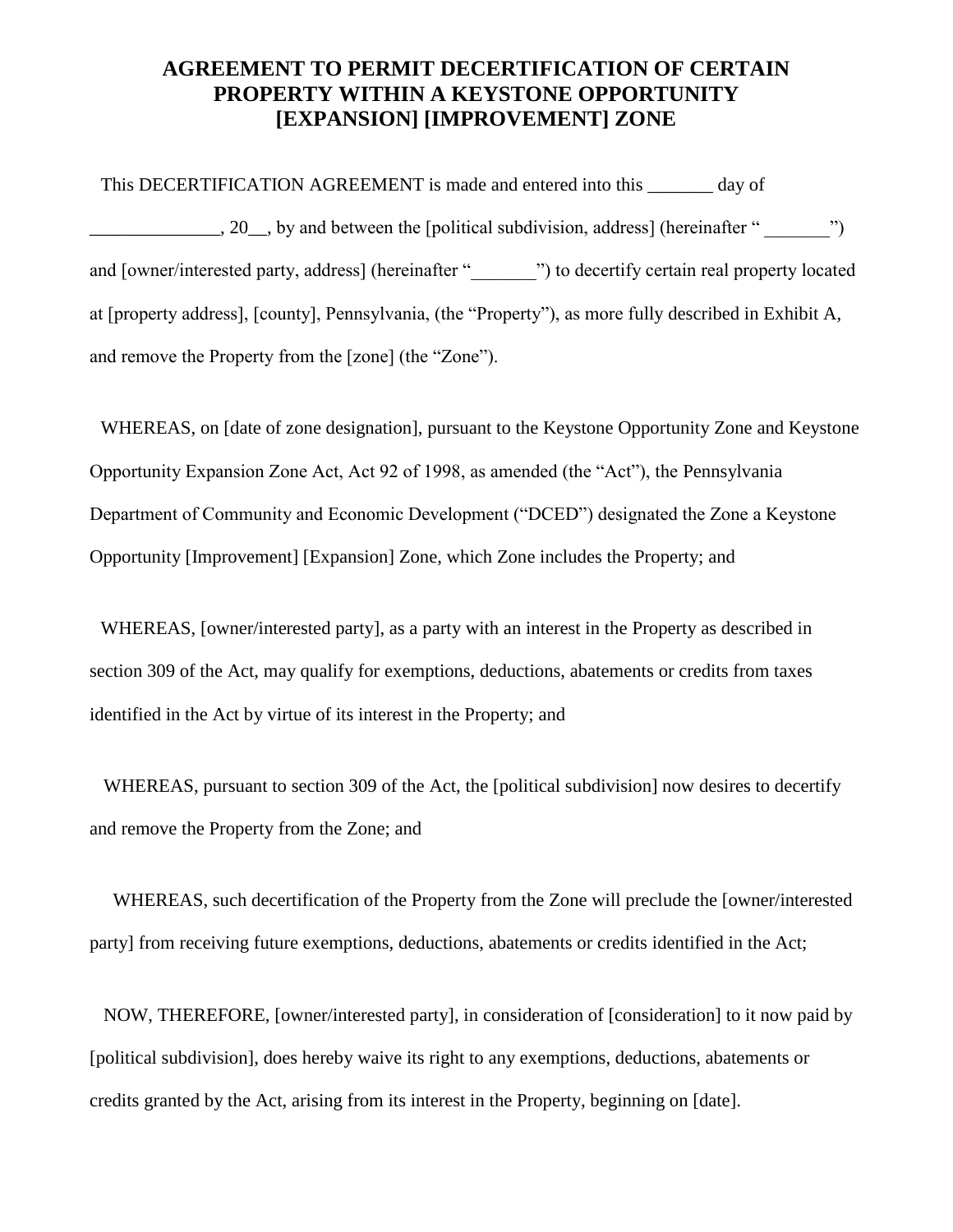IN WITNESS WHEREOF, this Decertification Agreement is executed and sealed by the parties, intending to be legally bound, on the day and year first above written.

WITNESS: [Political Subdivision] \_\_\_\_\_\_\_\_\_\_\_\_\_\_\_\_\_\_\_\_\_\_\_\_ By: \_\_\_\_\_\_\_\_\_\_\_\_\_\_\_\_\_\_\_\_\_\_\_\_\_\_ WITNESS: [owner/interested party]

[Attach Exhibit A – Property Legal Description]

 $\rm\,By:\,$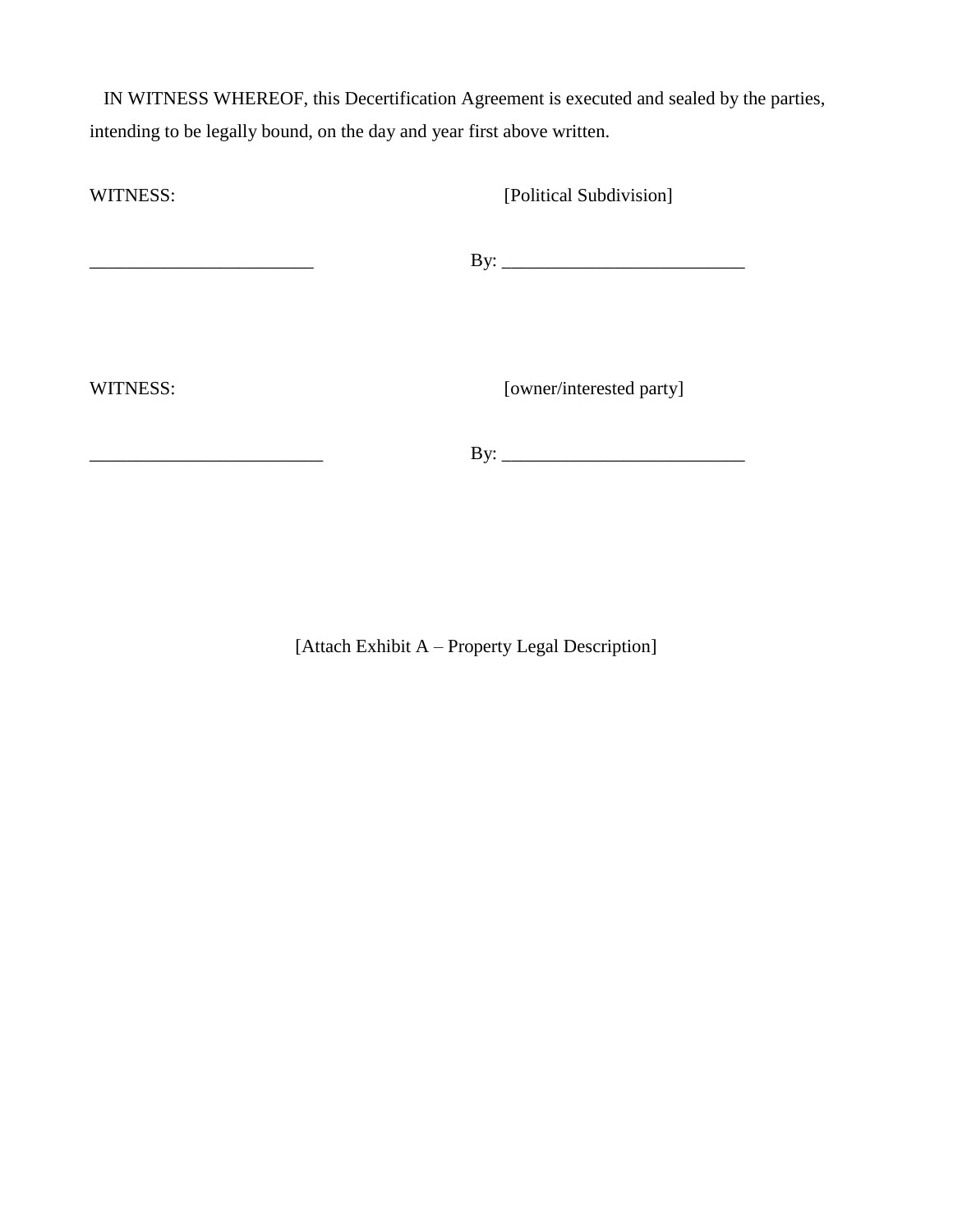### **Draft Resolution/Ordinance - Decertification**

The following is a draft resolution developed as an example of the type of binding resolution required for an application to decertify all or part of a KOZ, KOEZ or KOIZ. All such resolutions should be adopted at a public meeting, which includes a regularly scheduled public meeting. **Before taking action on such resolutions, School Districts, Municipalities and Counties should consult with their individual solicitors for process and form consistent with local practice.** This sample should be modified to include the taxes that pertain to each political subdivision.

#### **RESOLUTION OR ORDINANCE ###**

A RESOLUTION/ORDINANCE REMOVING EXEMPTIONS FROM REAL PROPERTY TAX, EARNED INCOME TAX, NET PROFITS TAX, MERCANTILE AND BUSINESS PRIVILEGE TAX, MERCANTILE LICENSE TAX AND SALES AND USE TAX WITHIN A SPECIFIC GEOGRAPHIC AREA IN DESIGNATED AS PART OF A [KEYSTONE OPPORTUNITY ZONE, KEYSTONE OPPORTUNITY EXPANSION ZONE OR KEYSTONE OPPORTUNITY IMPROVEMENT ZONE].

WHEREAS, *(county, municipality, or school district)* Pennsylvania on [date of original resolution], in Resolution No. \_\_\_\_\_\_\_\_\_\_\_\_\_\_\_\_\_\_\_\_, resolved to provide tax exemptions within a defined geographical and political boundary of *(county, municipality, or school district)*, bounded as follows: *(the area to be decertified, or described as set forth in Attachment "A")*; and

WHEREAS, the Pennsylvania Keystone Opportunity Zone Act 63 of 2005, as amended by Act 79 of 2008 (SB 1412) authorizes political subdivisions to apply to the Pennsylvania Department of Community and Economic Development (DCED) to decertify areas within the respective political subdivision currently designated as a Keystone Opportunity Zone [Keystone Opportunity Expansion Zone, Keystone Opportunity Improvement Zone] and, as a precondition of such application, to enact a binding resolution/ordinance that removes from the designated and approved geographic area exemptions, deductions, abatements or credits from all local taxes identified in the Act, which resolutions/ordinance will be contingent only on DCED's approval of the application for decertification; and

WHEREAS, *(county, municipality, or school district)* is participating in an application to DCED via *(entity applying)* seeking approval to decertify [all or part] of the X Subzone of the XXX Region Keystone Opportunity Zone [Keystone Opportunity Expansion Zone, Keystone Opportunity Improvement Zone].